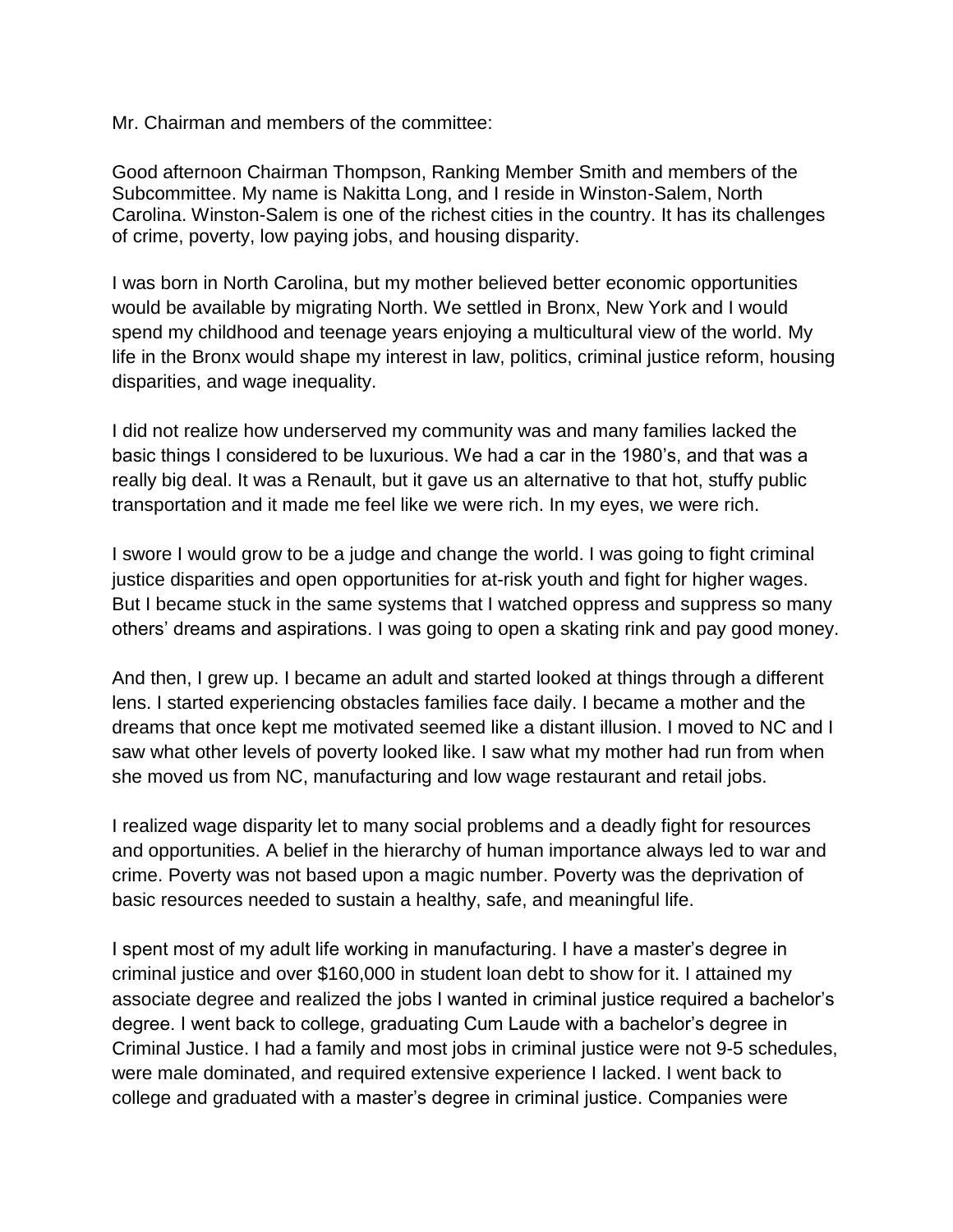reluctant to hire me with a master's degree for an entry level position. Repeatedly, I was told I was overqualified. I was told I was underqualified because I lacked years of experience for more senior positions.

Manufacturing jobs were easy to get, quick hiring process, and an overload of overtime offset low wages. I worked night shifts or weekend shifts because I had a family and not making enough to pay bills and afford childcare. I worked while everyone else was asleep, came home and got the kids ready for school, and headed off to college classes. When I saw an opportunity for a job with better wages, I jumped on it. But the trade-off was heavy metal jobs, steel-toed boots, and long hours.

I have never worked a job making more than \$30,000 a year, and I have a master's degree. I do not have a criminal record, and still, I have faced many obstacles. I have spent my life trying to break down systemically oppressive walls for myself and so many others facing similar barriers.

Like millions of Americans, COVID-19 yielded a heavy financial blow to my family. The initial response to COVID-19 was chaotic, divisive, and forced so many families to take on challenges most were not financially, physically, or mentally prepared to handle. I was unexpectedly laid off from my temporary job in late March 2020. Devastated, I went into panic and survival mode, thinking of what I needed to sell and what I could cut back on to keep my family afloat. Like millions of families, I anxiously waited to see if there would be any financial relief coming for people losing their jobs.

Before the pandemic, I was contracted for an automotive sensor parts manufacturer through a temporary agency. Wages were not bad, and the hours worked for the needs of my family. I worked there for nearly two years, waiting to get hired, but there was always a reason why the company had to halt full-time hiring employees. I waited and worked. I had no savings; my credit was in a downward spiral, and my dreams of buying a big house would have to wait.

A lifeline, the Cares Act, allowed me to apply and receive unemployment compensation through NC, and I was approved for the federal unemployment boost. This was a lifesaver in an ocean of uncertainty. With this additional financial help, I received \$823 weekly. I could keep my family safe, and now we could comply with federal and state stay at home mandates. I could afford my rent, my car payment, my utilities, and the cable bill.

I remained concerned about COVID-19 as the days and months went on and the numbers of innocent citizens lost their lives to a deadly enemy that had crept quietly into our society's normalcy of organized chaos. I feared sending my kids to school. I feared getting sick and making my family sick.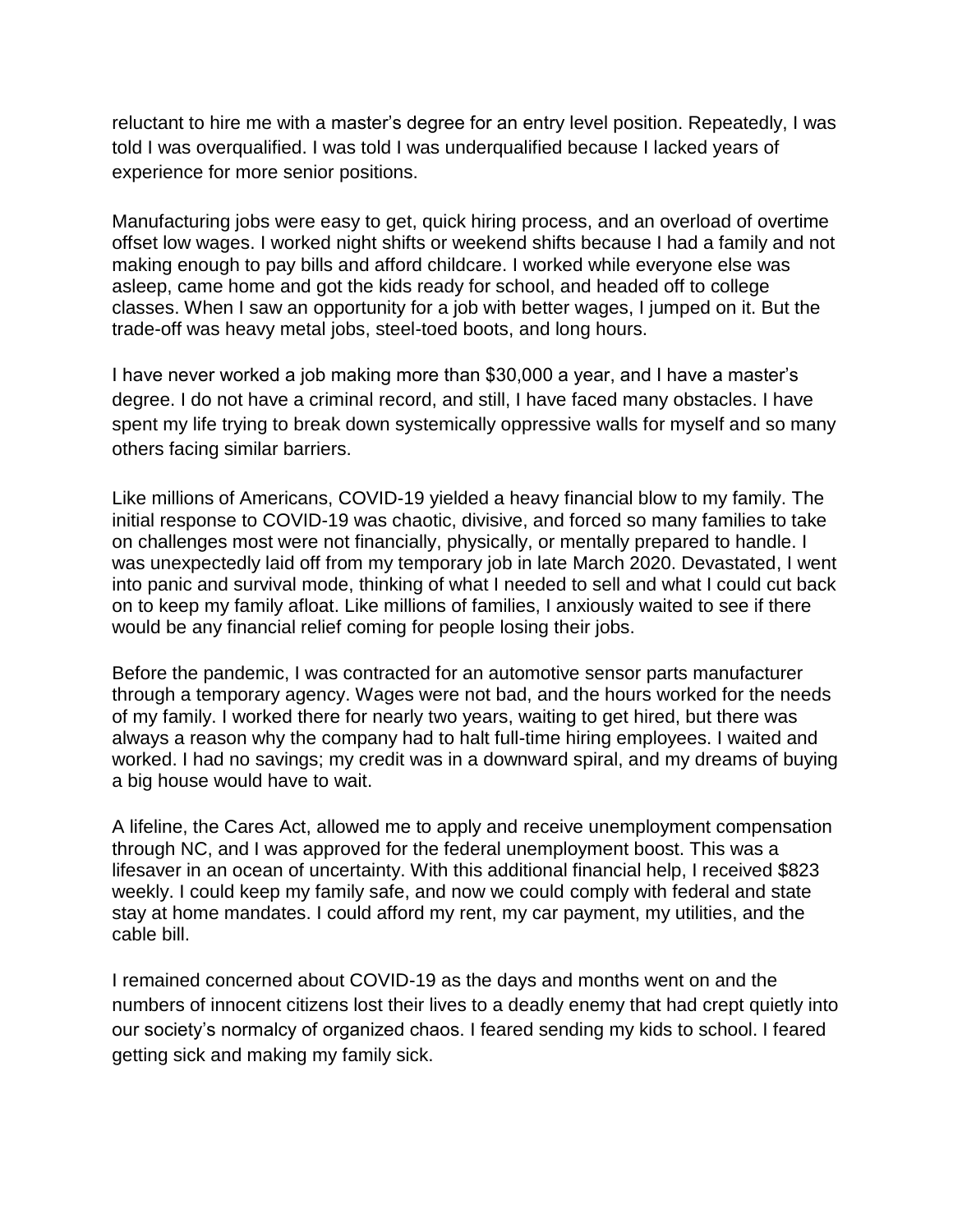My original \$208 in food stamp assistance for a family of three had been increased through provisions under the CARES Act, which helped to keep meals on the table.

I have just been offered full-time employment with Amazon. I am happy, but I am still concerned about overdue bills and potentially exposing myself and my family to the virus. Millions of people are still unemployed. Millions of people are still sleeplessly watching the clock and waiting for evictions to sweep the nation. Millions of people are living in unsafe environments because of these factors. Millions of people are shutting down mentally because they are worried about what the future holds for the economy.

I have just been offered full-time employment with Amazon. I am happy, but I am still concerned about overdue bills and potentially exposing myself and my family to the virus. Millions of people are still unemployed. Millions of people are still sleeplessly watching the clock and waiting for evictions to sweep the nation. Millions of people are living in unsafe environments because of these factors. Millions of people are shutting down mentally because they are worried about what the future holds for the economy.

I want to make clear: at no point did the assistance from the CARES Act diminish my desire to find a job and go to work. But I am one of the lucky ones who found a job. So many others need this help to continue staying afloat in an economy that is paralyzed by this virus.

I, like so many millions of working families and individuals, did not have additional resources available before Covid-19. I, like millions of working individuals, was living payday to payday with nothing left after bills.

Fast forward to now, and here we are. Here I am. Fighting to keep a safe roof over my family's' head. I am fighting a battle I never saw coming. My landlord, for reasons undisclosed to me, has decided to sell the home I have been renting for over 5 years. A place I have come to call home, although it is a rental. A place my kids have grown to love because it is a very safe community. A high number of homes in my community are owned and the diversity is amazing. Neighbors are friendly and we throw a huge Halloween community event that welcomes hundreds of children every year. I had only a 3-day notice through text and the home was online, up for auction. I had no voice. I was told I would have to vacate by October 1 and that date shifted to whenever I could vacate in September. Now I am scrambling to find a home, which is almost impossible because I have been unemployed since March 30 and my reserve is depleted.

My kids are terrified that we could be homeless, or forced to live somewhere unsafe, or at the very worst scenario, we must put their puppy in a shelter. Life at this house is tense and the laughter I love to hear resounding from my kids' rooms has turned into an awkward silence and we are taking the pictures off the wall just in case we get that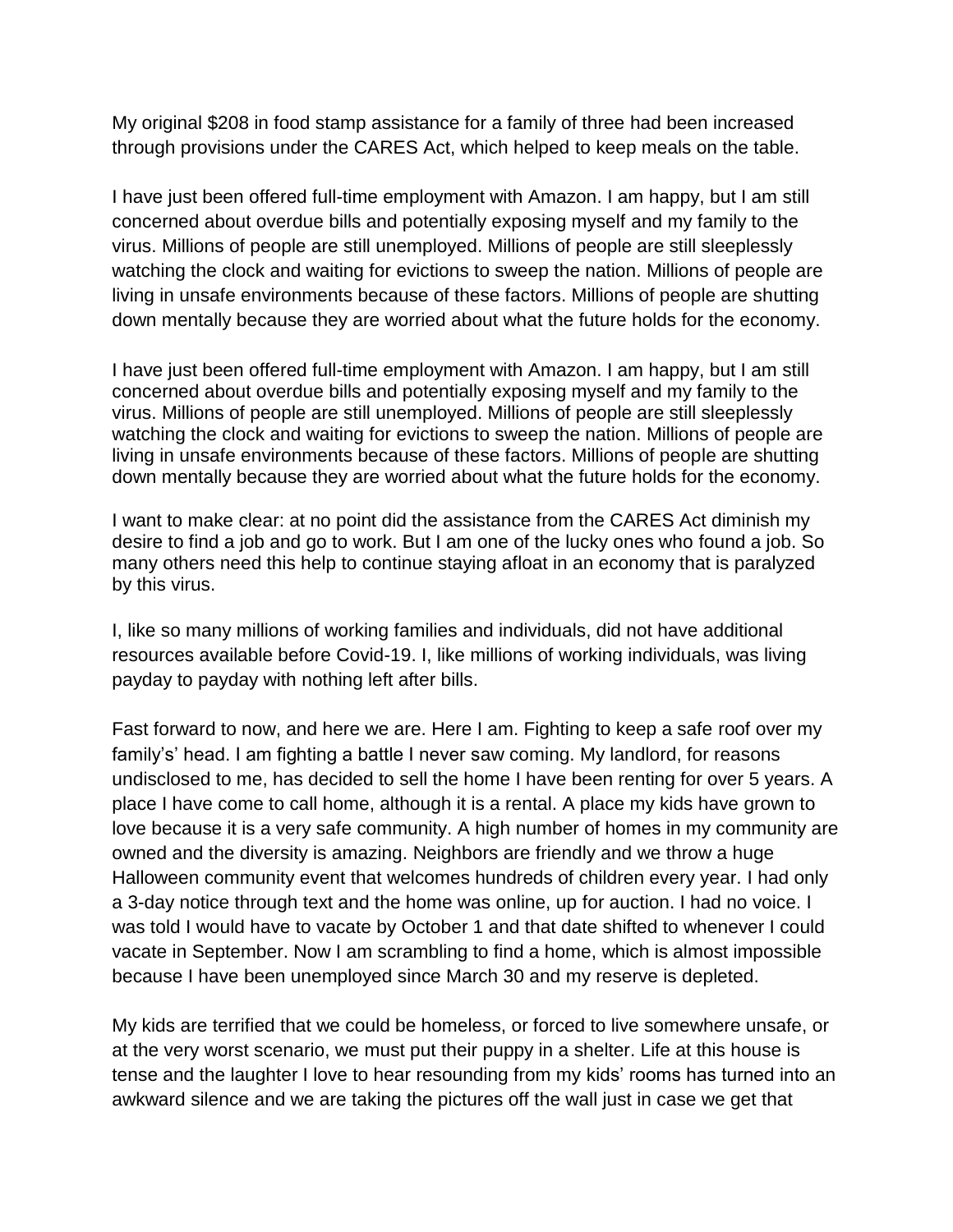knock. When my kids look into my eyes, I want them to see promise. I want them to see strength, and I want them to see courage.

The darkness of this pandemic is only at the beginning of being revealed as local and state governments continue digging into surpluses, families pull from their last savings and resources, and wage inequality explodes beyond repair. There is only so far families and individuals can stretch.

My landlord has offered \$500 cash if I will move my family out by October 1, and are willing to forfeit a trip to eviction court if I will just sign on the dotted line, cut my losses, and move on. My landlord is threatening eviction and arguing for fees and rent I do not recall owing. I have signed a new one-year lease in May 2020 that gave me some level of right to this dwelling until May 2021. The home has been sold and the new owner wants to move in right away. The new owner cannot possibly know that a family is being forced out. I should at least try to be heard so that the judge can know that my family matters. NC Legal Aid is short-staffed, and budgets are tight they say, so my case at this stage is not one they are wanting to represent and take to court.

I dare not face what happens to the kiddie painted pictures hanging on the wall. I do not want to face those now broken memories we created together in this home. The other day, I was watching a movie with my 4-year-old and I was yelling at the television, as I always find myself doing. My 4-year-old started laughing and I told him that I was being a lawyer. And he looked up into my eyes and said he wanted to be a lawyer too. I say that to say, my kids have dreams and aspirations too. I want to help them achieve those dreams and aspirations, and I want to provide safety and comfort while they grow up to be healthy and powerful contributors to their society.

As you close out for the day and discuss strategies for helping families through the tax code, and my testimony becomes a reflection in your mirror, consider my story being retold over 30 million times. Thank you. That is an estimate of the numbers of voices I carried with me today. The voice of families and individuals living in unstable housing situations. The voice of families and individuals unable to provide consistent meals to feed our kids. The voice of families without affordable healthcare or with inadequate healthcare. The voice of families and individuals unemployed and underemployed through no fault of our own. The voice of families and individuals fearing the next knock at the door will be a sheriff, a deputy, or constable enforcing an eviction judgement. The voice of families and individuals facing economic injustice through income disparity and inequality. The voice of families and individuals working temp jobs with little to no benefits, such as paid vacations and sick time.

As I close, let me leave with these questions on the hearts and minds of all who will read my story. What is wrong with my family having more that enough to just pay bills.